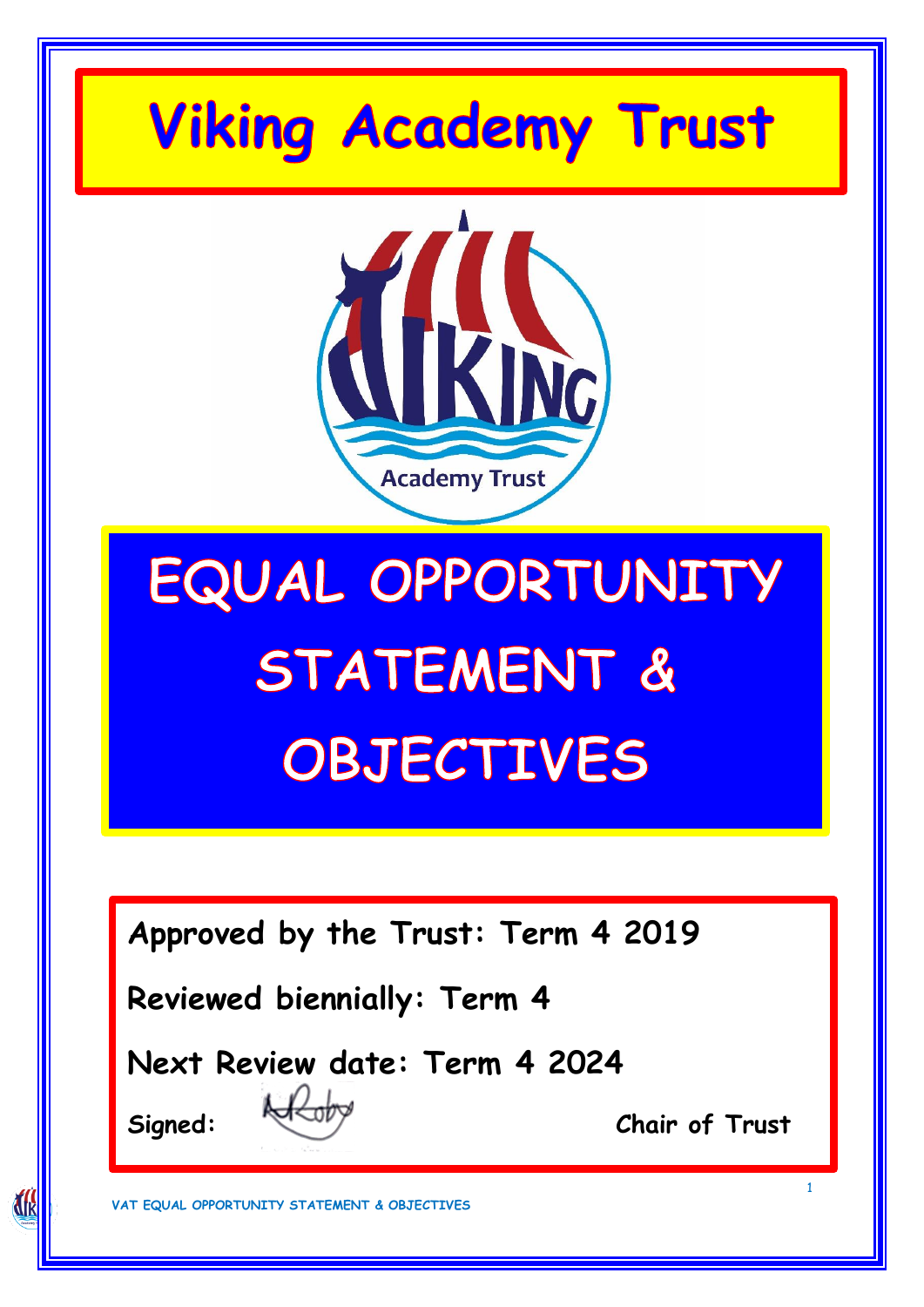### **EQUAL OPPORTUNITY STATEMENT & OBJECTIVES**

### **Viking Academy Trust**

#### **'Empower children through education: One Childhood One Chance'**

#### **Schools in the Viking Academy Trust (VAT)**

Chilton Primary School Ramsgate Arts Primary School Upton Junior School

This **POLICY** is for all the aforementioned Viking schools.

#### **Equal Opportunity & Anti-Discrimination**

The Viking Academy Trust is committed to ensuring equality of provision throughout our schools.

There are a number of statutory duties that must be met by every school in line with legislation from the Race Relations Amendment Act 2000, Disability Equality Duty 2005 and Equality Act 2010.

The Viking Academy Trust is committed to meeting its public sector duties and acknowledges that we have a statutory duty to:

- Eliminate discrimination, harassment and victimisation.
- Promote equality of access and opportunity within our school and within our wider community.
- Promote positive attitudes to difference and good relationships between people with different backgrounds, genders, cultures, faiths, abilities and ethnic origins.

The Leadership Team, Trustee and Governors at the Viking Academy Trust regularly review the progress that we are making to meet our equality objectives with regard to protected groups (race, disability, gender reassignment, age, pregnancy and maternity, marital status, sexual orientation, religion and belief and sexual orientation.) under the

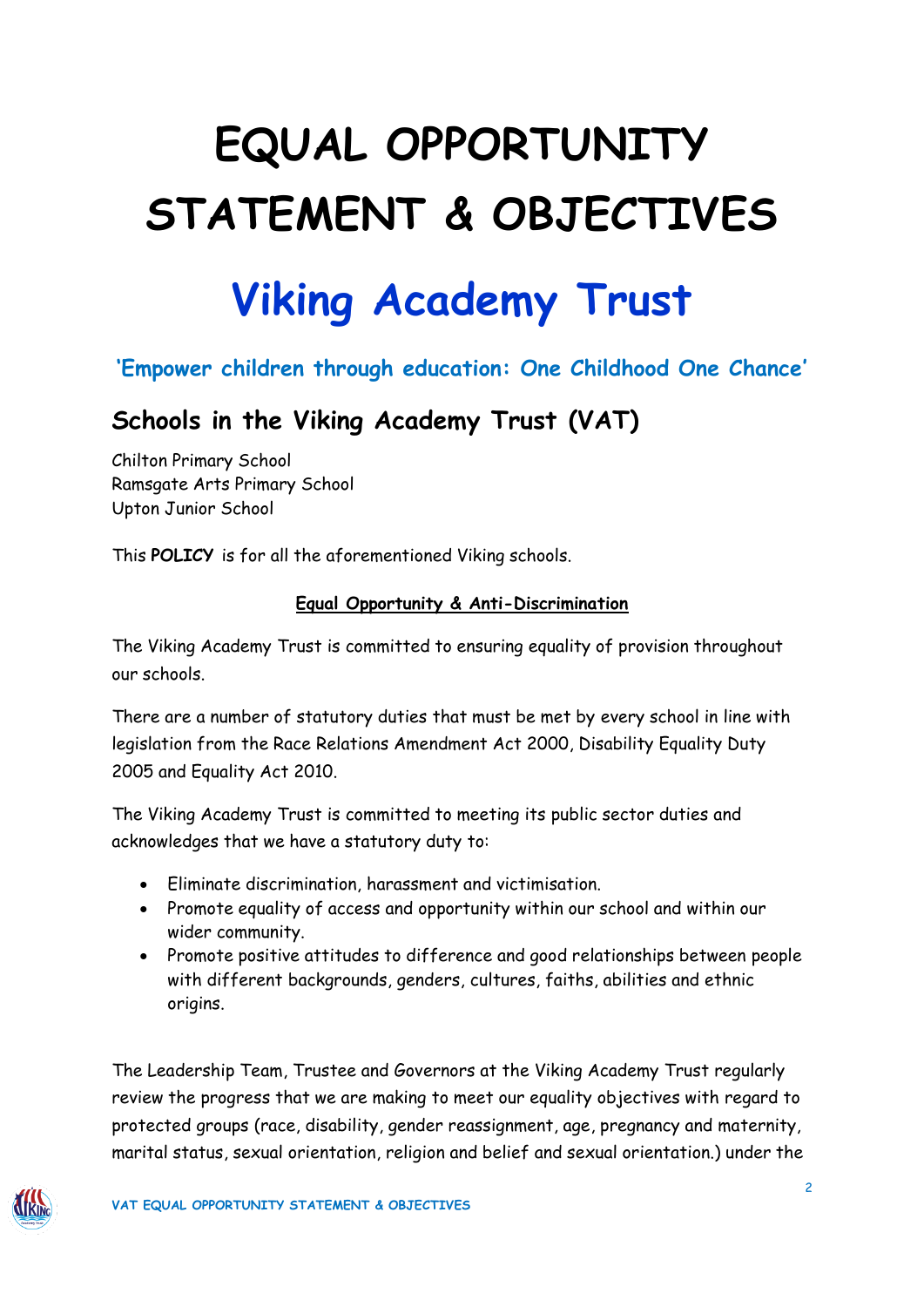Equality Act 2010.

#### **Equality Objectives**

It is against the law to discriminate against anyone because of:

- age
- being or becoming a transsexual person
- being married or in a civil partnership
- being [pregnant](https://www.gov.uk/working-when-pregnant-your-rights) or on maternity leave
- [disability](https://www.gov.uk/definition-of-disability-under-equality-act-2010)
- race including colour, nationality, ethnic or national origin
- religion, belief or lack of religion/belief
- sex
- sexual orientation

*These are called 'protected characteristics'.*

#### **Viking Schools Equality Objectives**

At the Viking Academy Trust we are committed to ensuring equality of education and opportunity for all pupils, staff parents and carers, irrespective of race, gender, disability, belief, religion or socio-economic background.

In order to further support pupils, raise standards and ensure inclusive teaching, we have set the following objectives across all Viking schools.

**Viking Academy Trust-wide Equalities Objectives for 2020-2024 are:**

- $\checkmark$  Ensure that all staff are given clear progressions for leadership and professional development, so that the VAT Trust-wide & individual school Leadership Teams are representative of the wider school teams.
- $\checkmark$  To ensure children with SEND continue to make good rates of progress.
- ✓ Identify and reduce barriers to learning and participation for vulnerable groups.
- $\checkmark$  Educate all about discrimination and prejudice and promote a harmonious environment.
- $\checkmark$  Strive for all pupils, regardless of ethnicity, age, gender to achieve the highest possible standards in their learning and make good progress.

*Equality objectives may arise from analysis schools have carried out on their published data or other information, where they have identified an area where there is potential for improvement on equalities, or they may – for example - be set in anticipation of a change in local circumstances. Some examples might be:*

• *to increase participation by black pupils in after school activities;*